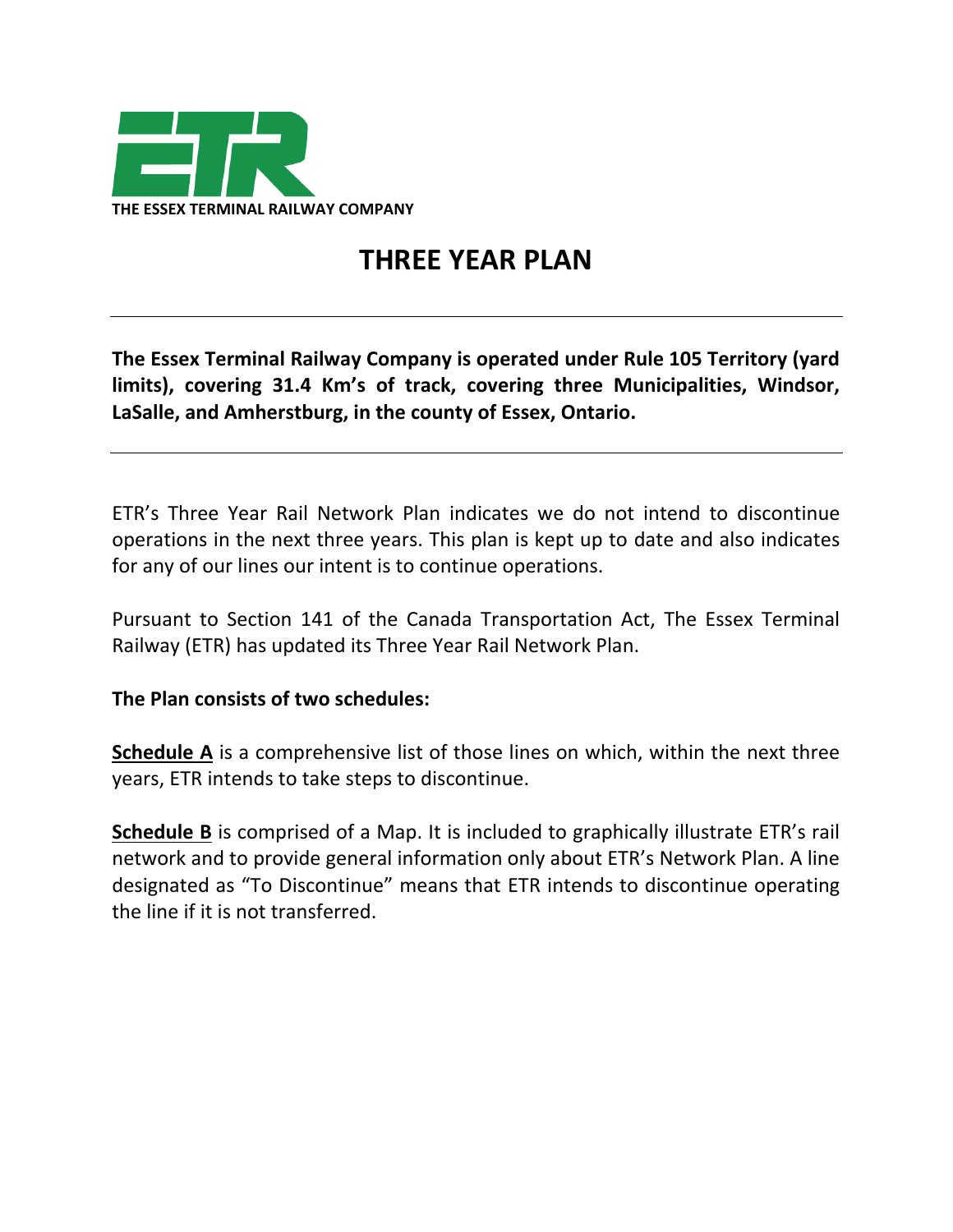

## **SCHEDULE A The Essex Terminal Railway Three Year Rail Network Plan**

**August 01, 2018**

Following is a comprehensive list of all lines in Essex County, Ontario, Canada that The Essex Terminal Railway intends "To Discontinue" within the next three years.

The list of lines includes all connecting auxiliary track.

| Mainline | Province | <b>Between</b> | and | <b>Miles</b> | Кm |
|----------|----------|----------------|-----|--------------|----|
|          |          |                |     |              |    |